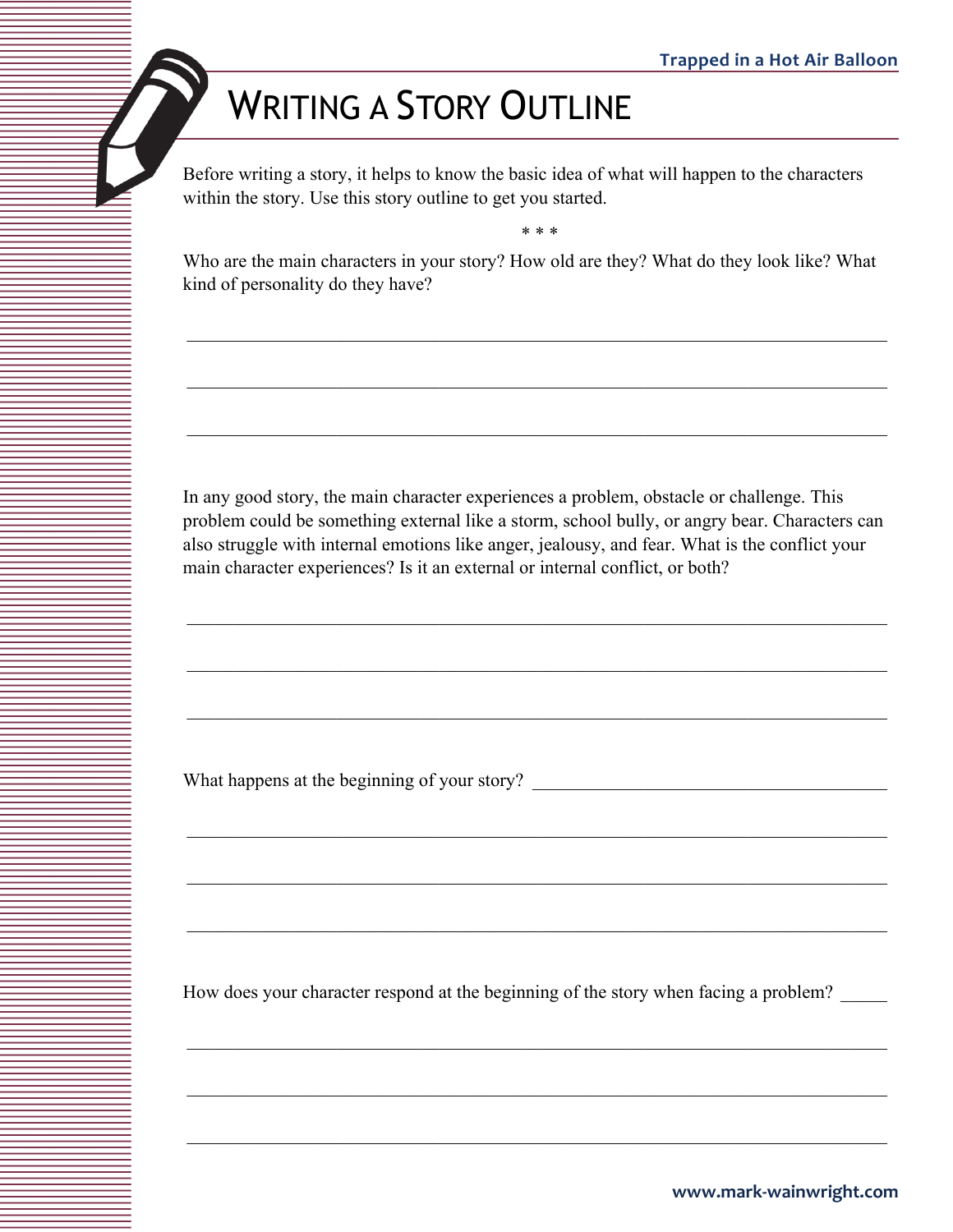| What happens at the middle of your story? |  |  |  |
|-------------------------------------------|--|--|--|
|-------------------------------------------|--|--|--|

How does your character feel or respond?

The climax of a story is the point of greatest interest, action, or emotional tension. This dramatic point usually comes near the end of the story. What happens toward the end of your story (the climax)?

How does your character feel or respond?<br>
<u>Letter and the contract of the set of the set of the set of the set of the set of the set of the set of the set of the set of the set of the set of the set of the set of the set o</u>

How does your story end?